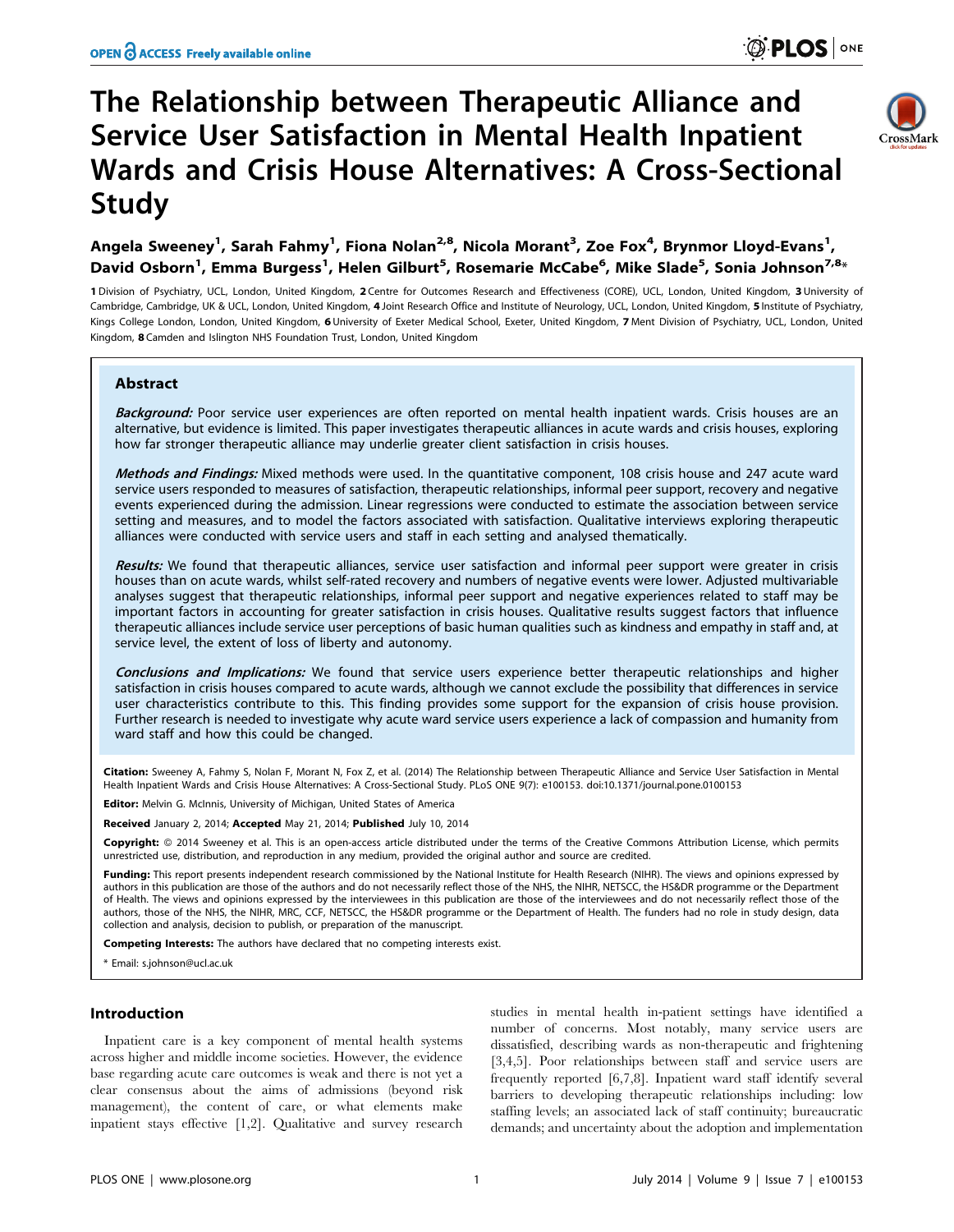of therapeutic models [9]. Unsurprisingly, reforming acute care was recently identified as the highest priority of mental health staff and service users in England [10].

Residential crisis alternatives have been developed as one solution to the problems posed by inpatient care. Crisis houses tend to be smaller than their hospital counterparts, with a more domestic atmosphere [9,11]. They are generally well-embedded in the local healthcare system, serving similar populations to inpatient wards, although they rarely admit people compulsorily and fewer people have a history of violence [9,11]. Force, restraint and seclusion are rarely used. Despite a long history (which dates back at least to the 1960s), there is little robust research examining crisis houses. However, a recent systematic review of predominantly American literature found that service user satisfaction is greater in crisis residential alternatives than on inpatient wards [12] with some research evidence that the quality of staff-service user relationships is enhanced [13].

Several of the authors were involved in a precursor to this study, the Alternatives Study, which employed mixed research methods to investigate and compare inpatient crisis care with residential alternatives [9,11,14–19]. Service user populations were in many respects found to be similar in hospitals and in crisis houses, for example with no significant differences in employment rates, previous history of psychiatric hospital admission and recent history of self harm (11). Crisis house residents were more likely to be already known to secondary mental health services prior to admission than those admitted to hospital, and they were also less likely to have a history of violence. They were more likely to have initiated help-seeking themselves in the current crisis: however, for 69% of crisis house admissions (compared with 83% of ward admissions), either health staff or a family member had initially sought help. Our quantitative findings confirmed considerably greater service user satisfaction with crisis houses than with inpatient wards (17). However, potential explanatory variables (such as the amount of contact between staff and service users, the types of intervention provided and service outcomes) did not differ significantly between the two settings. Whilst we did not assess therapeutic alliances quantitatively, our qualitative findings suggested that these might be key to service users' satisfaction with crisis care. Staff participants felt that characteristics of crisis houses such as the home-like environment and promotion of autonomy created greater opportunities for developing strong therapeutic relationships than in hospital [20]. Relationships with peers, coercion, safety, and the extent of exposure to other service users who were aggressive and disturbed also emerged as potentially important influences on satisfaction [16].

The aim of the current study is to explore these factors and their relationship with service user satisfaction. A mixed methods crosssectional design has been used to explore therapeutic alliance and its relationship to service user satisfaction in community residential and standard inpatient services. The specific objectives of the paper are:

- 1. To test the primary hypothesis that therapeutic alliance between staff and service users is stronger in residential crisis alternatives than in standard inpatient settings.
- 2. If hypothesis one is confirmed, to examine how far, adjusting for other potential explanatory variables, better therapeutic alliances may account for greater satisfaction in crisis houses.
- 3. To explore the association with satisfaction of a number of other potential explanatory factors identified in the Alternatives Study, namely self-rated recovery, relationships with staff, informal peer support and experiences of negative events.

4. To use qualitative methods to develop understanding of the factors that influence therapeutic alliance from service user and staff perspectives.

As is increasingly common in health services research, the study was conducted by a multidisciplinary team including researchers with clinical backgrounds in psychiatry, psychology, nursing and social work, three service user researchers, two qualitative experts and a statistician.

### Methods

### Study design and setting

The quantitative component of the study used structured interviews for service users in a cross-sectional design to test our primary hypotheses and to generate a model of service user satisfaction. The qualitative component used semi-structured interviews with staff and service users in the same settings to explore their perspectives on and experiences of therapeutic alliances, with a particular focus on the barriers and facilitators to positive therapeutic relationships.

The study was conducted in 16 inpatient wards located in two neighbouring National Health Service (NHS) Trust catchment areas in inner London, United Kingdom, and four crisis houses in the same catchment areas. The catchment areas are inner city areas with high levels of ethnic diversity and social deprivation. The crisis houses vary from services within the statutory sector staffed predominantly by qualified mental health clinicians to services within the voluntary sector predominantly employing social care staff. One crisis house is only for women. All the crisis houses are closely linked into the local catchment area acute service systems, with crisis resolution teams the primary referrers to both wards and crisis houses. Who goes where in a crisis is typically determined by a combination of staff decision making, service user preferences and where beds are available. Quantitative data were collected in all 20 services, and qualitative data in all four crisis houses and five wards. Data were collected between January 2011 and November 2012.

### Quantitative component of the study

### Samples and procedures

We recruited service users with a good level of English who were able to provide informed consent and who had been resident in a crisis house for a minimum of five days (one site with a short average stay) or seven days (remaining sites), or resident on a ward for at least two weeks. Service users were sampled consecutively where possible, and included in the study where they met our inclusion criteria and consented to participate. Written informed consent was sought prior to interview. Participants provided basic socio-demographic and clinical information and completed a number of measures, described below.

The data from inpatient wards were collected primarily for a sister study, the Protected Engagement Time Study (PET) ([http://](http://public.ukcrn.org.uk/Search/StudyDetail.aspx?StudyID=7802) [public.ukcrn.org.uk/Search/StudyDetail.aspx?StudyID = 7802\)](http://public.ukcrn.org.uk/Search/StudyDetail.aspx?StudyID=7802). This study was an evaluation of an intervention designed to increase the quantity and quality of staff and service user interaction on inpatient wards. Our study was designed to make further use of the PET study data, so that inclusion criteria, data collection tools and procedures used in the crisis houses for the current study matched those used in the wards for the PET study. Participants in the PET study gave written informed consent for data to be shared between the two studies.

We calculated that a sample of 85 service users per arm (wards versus crisis houses) would provide 90% power to detect a medium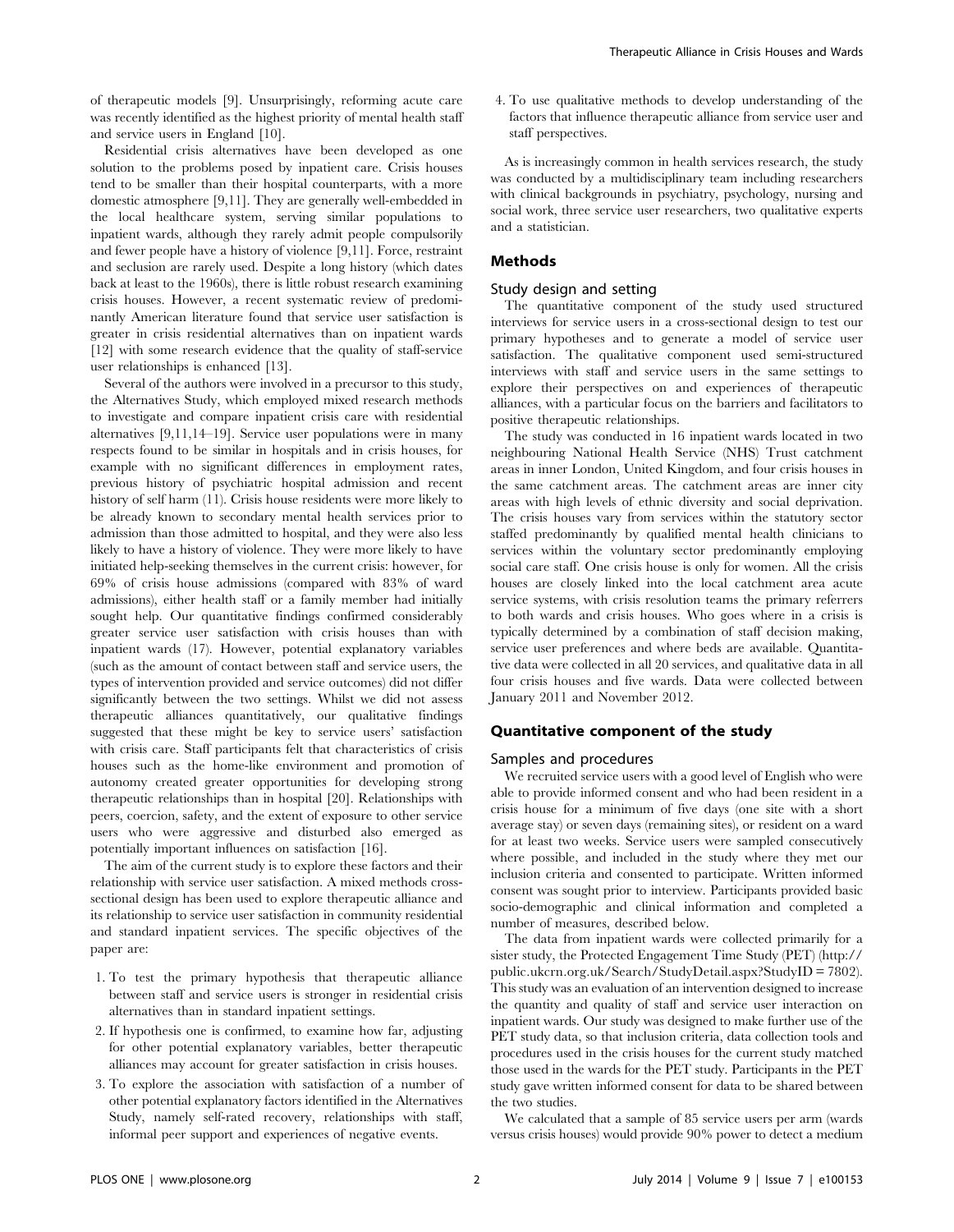standardised effect size in the average STAR-P rating of 0.5 at the 5% significance level. Inflation for the clustered nature of the data required a final sample of 108 per arm.

### Measures

The following measures were completed by service users in interviews with a study researcher.

Socio-demographic and clinical data were collected, including gender, age, ethnic group, country of birth, mental health diagnosis as recorded in clinical records, Mental Health Act status and admissions history. These data were confirmed, where possible, from clinical records.

The Scale to Assess Therapeutic Relationships – Patient version (STAR-P) is a 12-item measure assessing the relationship between service users and staff on three components: collaboration, positive clinician input, and non-supportive clinician input [21]. Participants rated their alliance for their keyworker or the person they had worked with the most and two additional staff members whom they considered important in their care. The STAR-P score used in the main analysis was the mean of all STAR-P ratings completed by each service user. Where only two staff members were rated, the mean of these was taken. The range of scores is 0–48, with a higher score suggesting better therapeutic relationships. As a secondary measure, participants rated their relationship with the staff group at the service as a whole. This is shown in the analyses as 'general staff STAR'.

The Client Satisfaction Questionnaire (CSQ) [22] is an 8 item measure assessing service user satisfaction with services. The range of scores is 8 to 32, with a higher score suggesting greater satisfaction and a score of 20 indicating a neutral - neither satisfied nor dissatisfied - perspective.

An abbreviated version of the Interpersonal Relationship Inventory (IPR) [23] was used to measure informal peer support. The IPR measures informal social support in a range of health settings. To assess relationships with other service users we selected the support and conflict subscales which together contain 26 items. This generates a total score between 0 and 104, with a higher score indicating better interpersonal relationships.

The Recovery Assessment Scale (RAS) [24] is a 41-item measure of recovery–related concepts such as hope, empowerment and connection. The RAS generates a total score ranging from 0 to 164, with a higher score indicating greater recovery.

To assess negative events experienced on the ward and in the crisis house we developed a Negative Events Schedule for staff (NES-S) and for patients (NES-P). These measures were developed for use in this study and the PET study because we were unable to identify any existing measures of negative events. The NES-S measures negative events perpetrated by staff and experienced during the current admission (e.g. being ignored by a staff member, being sexually assaulted by a staff member) whilst the NES-P measures negative events perpetrated by other service users during the current admission (e.g. being ignored by another service user, being sexually assaulted by another service user). Items were derived for the NES initially from a measure developed for a previous study [9] and discussed with a working group of service users and staff and a service user research reference group in a series of meetings. The final schedules were piloted with service users to assess feasibility and acceptability [25]. Further psychometric properties have not been tested. In the final schedules, participants are asked whether the item/event has been experienced (yes/no), the approximate number of times, and the level of impact (0–4 Likert scale from 'none' to 'a great deal'). Weighting for impact was introduced at the suggestion of service users who felt this was important. To calculate a total negative

event score, negative events with no impact were scored 0 and negative events with a great deal of impact were scored 4 (maximum impact). Scores were then summed separately for NES-S (total score range 0–56) and NES-P (total score range 0–48).

### Data management and analysis

Following data checking and cleaning, we constructed tables of descriptive statistics for the sample. Linear regression with therapeutic relationship (STAR-P, using the mean of three staff questionnaires) as the outcome measure and service setting (crisis house versus ward) as the sole explanatory variable was then carried out as an initial test of the primary hypothesis (that therapeutic alliances are stronger in the crisis house). Adjustment was made for clustering within the data, clusters being all the service users admitted to a particular crisis house or ward. The estimate of the association between service setting and therapeutic relationships was adjusted for the following potential confounders: age, ethnic group, sex, length of stay prior to the study interview, history of previous admission, whether detained under the Mental Health Act during this admission, and diagnosis.

Subsequent main steps in the analysis involved exploring variables associated with service satisfaction. Initially mean score for service satisfaction (CSQ) was compared between crisis houses and hospital, adjusted for the demographic, diagnostic and service use variables listed above. We then further added to this model as explanatory variables therapeutic relationship (STAR-P), relationship with peers (IPR), extent of recovery (RAS), and negative events (NES-S, NES-P). This resulted in a final multiply adjusted model of the explanatory variables associated with satisfaction.

### Qualitative component of the study

#### Samples and procedures

The inclusion criteria and procedures were the same as in the quantitative component except that all participants were resident in crisis houses for at least one week. Furthermore, we used purposive sampling to ensure that we interviewed staff from a range of professional and socio-demographic backgrounds and service users who were similar in socio-demographic characteristics and admission histories to the whole population of users of the services in the preceding 12 months. The majority of service user interviews (93%) were conducted by service user researchers.

### Interview schedules

Interview schedules were developed to explore therapeutic alliances between staff and service users in acute settings, with a particular focus on understanding the facilitators and barriers to positive therapeutic alliances. Schedules were grounded in previous research findings [16,20], piloted with staff and service users and finalised in collaboration with service user researchers and other study team members. The final interview schedules focussed on expectations, characteristics, preferences, barriers, facilitators and recommendations surrounding therapeutic alliances. Service users and staff additionally considered a range of factors deemed potentially relevant for therapeutic relationships for each group, such as atmosphere, the personal qualities of staff, management and supervision. Participants with relevant experience were asked to compare their experiences of therapeutic alliances in different acute care settings.

### Data analysis

The analysis aimed to explore the factors that hinder and enhance therapeutic alliances. Thematic analysis [26] within NVivo software was used, and a collaborative approach involving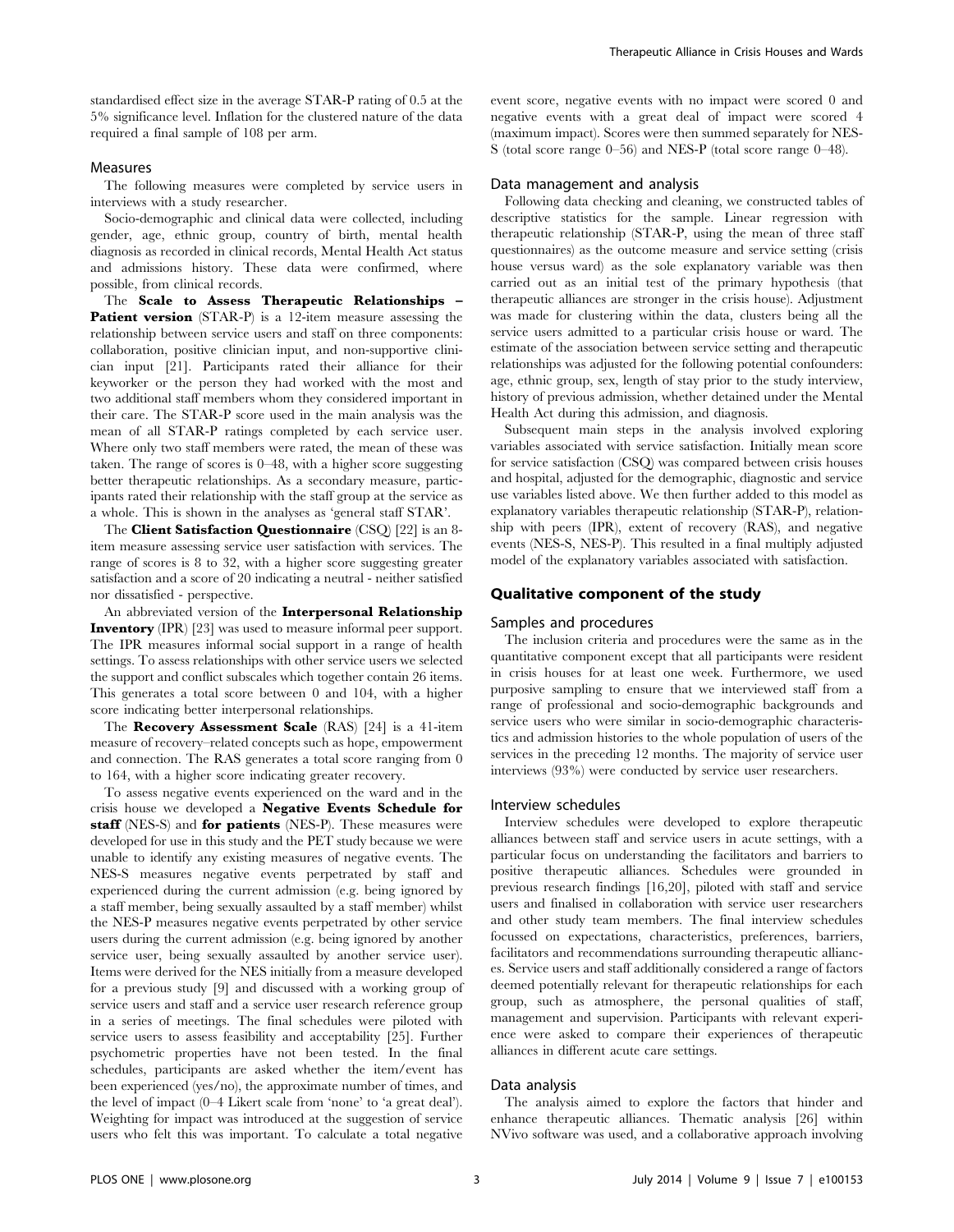several members of the research team was adopted. A service user researcher generated an initial coding frame following a detailed reading of transcripts. This was applied to the data to test its feasibility and fit. Study group members then attended a multiple coding meeting where the coding frame and higher level themes were discussed in depth. Research team members read a selection of transcripts and then met to discuss the appropriateness of the initial coding frame, competing explanations of the data and higher order emergent themes. Discussions were used to revise the coding frame and raise the level of abstraction. Data were then coded by two researchers who met frequently to enhance the consistency and reliability of coding. During this process the coding frame continued to evolve in line with emerging findings.

### Ethics Statement

Ethics approvals were gained from North West London Research Ethics Committee 1 (Reference 10/H0722/88). Approvals for the PET study were granted by the North East London Research Ethics Committee (Reference 09/HO711/87), including approval for the additional use of the data in the present study.

### Results

### Quantitative results

Sample characteristics. 355 service users participated in the study, 108 in the crisis house group (85% of all those eligible) and 247 in the inpatient ward group (72% of those eligible). Participant characteristics can be found in Table 1 and scores on the main measures for the crisis house group and the inpatient ward group in Table 2. Crisis houses admitted more women (partly reflecting the fact that one crisis house admitted women only); more service users from a white British background; people who had been admitted more often to hospital or a crisis house in the past; just one person detained compulsorily (compared with two thirds of the inpatient ward group); fewer people diagnosed with psychosis and more people diagnosed with depression or personality disorder.

The relationship between service setting and therapeutic **alliance.** There was a large and highly significant difference in ratings of therapeutic alliance between crisis houses and inpatient wards, with the mean STAR-P score of inpatient ward participants  $-8.74$  points lower (95% CI:  $-12.3$ ,  $-5.19$ ) than crisis house participants  $(p<0.0001$ , see Table 3). Age and gender showed statistically significant associations with therapeutic alliance (each increase of 5 years in participant's age was associated with a 0.4 [95% CI: 0.05, 0.15] increase in STAR-P score, whilst being female was associated with a reduction in STAR-P score of 1.73 [95% CI:  $-3.74$ , 0.29], see Table S1).

The relationship between service setting and other aspects of service users' experiences. There was a large and highly significant difference in satisfaction ratings between crisis houses and hospital (Table 3). Crisis house participants' average scores fell between satisfied and very satisfied (the mean score was 27.5, with 32 being the maximum possible score) whilst inpatient ward participants' scores were slightly better than neutral (the mean score was 21, with a score of 20 being neutral) with the difference significant at the p $< 0.0001$  level (95% CI: -7.59, -2.94). None of the control variables was significant in the multivariable analysis (see Table S2).

A significant difference was found between the stage of recovery that participants in each of the groups rated themselves as having currently reached, with service users on wards more likely to rate themselves as at a relatively advanced stage of recovery than those in the crisis houses (the difference between mean scores in each setting was 18.59 (95% CI: 11.56, 25.63) and this was significant at  $p<0.0001$ ). However, no baseline measurement had been made, and when adjustment was made for demographics, diagnoses and service use variables, this difference was no longer statistically significant (the mean difference fell from 18.59 to 2.36, 95% CI:  $-$ 4.90, 9.62, Table 3). This appeared to be because diagnosis was strongly associated with self-rated recovery: people diagnosed with personality disorder had a  $31.41$  (95% CI:  $-41.36$ ,  $-21.47$ ) lower mean adjusted score than those diagnosed with schizophrenia or schizoaffective disorder, and people diagnosed with depression had a 20.72 (95% CI:  $-31.91, -9.53$ ) lower mean adjusted score than those diagnosed with schizophrenia or schizoaffective disorder (see Table S3,).

A highly significant difference was found between ratings of informal peer support in each setting, with those in crisis houses rating this 12.08 points higher than those on inpatient wards ( $p<$ 0.0001, see Table 3 and Table S4).

Finally, participants reported whether they had experienced negative events relating to other service users and to staff, and the impact of these (see Table 4). Adverse events relating to both groups were more frequent on inpatient wards for every negative event we asked about (with the exception of being offered illicit substances or alcohol by staff which had not been experienced by any participant).

Modelling of factors associated with service user satisfaction. Table 5 shows the results of modelling the factors associated with service user satisfaction. Recovery was not associated with satisfaction on initial testing and so was excluded from the multivariable model. In the linear regressions between satisfaction and the main outcome measures (therapeutic alliance, self-rated recovery and informal peer support – note that negative events are not included at this stage as NES-S and NES-P do not have established psychometric properties), therapeutic alliance and informal peer support were significantly related to satisfaction (a 10 point increase in STAR score was associated with a 2.49 [95% CI: 1.51, 3.48; increase in CSQ score  $(p<0.0001)$ , whilst a 10 point increase in informal peer support score was associated with a CSQ increase of 0.74 [95% CI: 0.16, 1.31; p $\leq$ 0.01]). When these variables were included in an adjusted model of satisfaction and setting, the mean difference in satisfaction scores between crisis houses and inpatient wards fell from 5.26 to 2.44 (95% CI:  $-4.76$ ,  $-0.13$ ; p = 0.04). These results are compatible with the idea that better therapeutic alliance and informal peer support may be important factors in accounting for service users' increased satisfaction with crisis houses.

When negative events were added to the model, the relationship between staff-related negative events and client satisfaction was highly significant, with a fall in CSO score of 0.35 (95% CI:  $( (0.52, -0.18)$  per additional weighted event. Service user-related negative events were not significantly related to satisfaction. In the resulting model, the difference between ward and crisis houses in satisfaction fell to 1.38 and was no longer statistically significant. This is compatible with the idea that an explanatory model involving therapeutic relationships, informal peer support and negative experiences related to staff may account for the greater satisfaction found in crisis houses than in wards.

# Qualitative participant characteristics

A summary of the characteristics of qualitative participants can be found in Table 6. Twenty nine service users were recruited, 14 from crisis houses and 15 from inpatient wards. The characteristics of service user participants were broadly in line with our purposive sampling targets, although we had anticipated recruiting more crisis house participants with experiences of psychosis.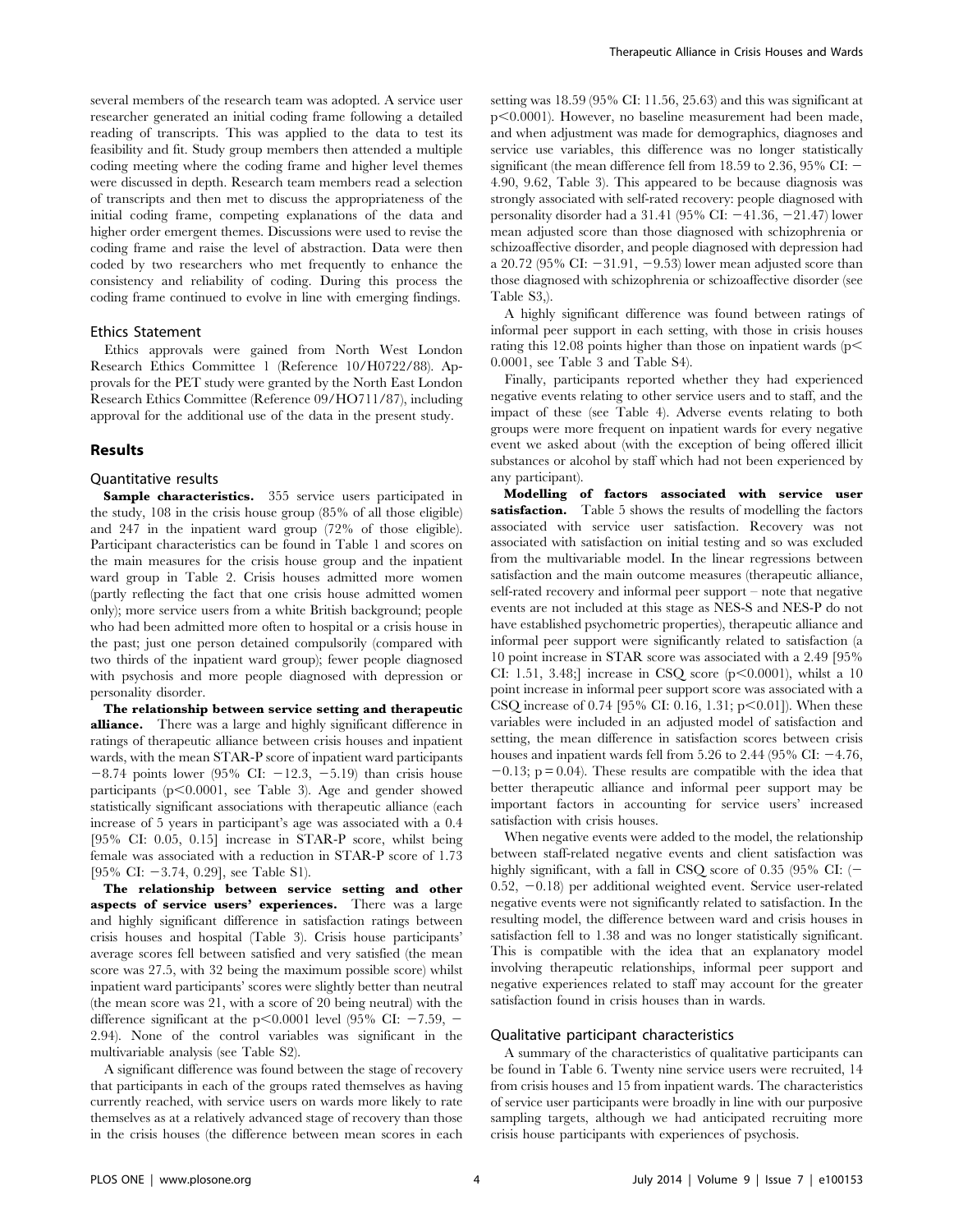Table 1. Quantitative participant characteristics.

| Characteristic                                                  |                                |               | Crisis houses $N = 108$ Acute wards $N = 247$ |
|-----------------------------------------------------------------|--------------------------------|---------------|-----------------------------------------------|
| Gender                                                          | male $n$ (%)                   | 38 (35%)      | 141 (57%)                                     |
| Age                                                             | mean years (SD)                | 41 (13)       | 40 (13)                                       |
| <b>Ethnic group</b>                                             | n(%)                           |               |                                               |
|                                                                 | White British                  | 63 (59%)      | 75 (30%)                                      |
|                                                                 | White Other                    | 17 (16%)      | 24 (10%)                                      |
|                                                                 | Black Caribbean or African     | 9(8%)         | 70 (28%)                                      |
|                                                                 | Asian                          | 4(4%)         | 34 (14%)                                      |
|                                                                 | Mixed Heritage                 | 12 (11%)      | 12 (5%)                                       |
|                                                                 | Other                          | 2(2%)         | 32 (13%)                                      |
| Time in service centre prior to interview                       | median weeks (IQR)             | 1.3(1.0, 1.9) | $5.6$ (3.0, 10.0)                             |
| Lifetime admissions to psychiatric hospital                     | n(%)                           |               |                                               |
|                                                                 | 0                              | 24 (23%)      | 54 (22%)                                      |
|                                                                 | $\mathbf{1}$                   | 11 (10%)      | 44 (18%)                                      |
|                                                                 | $2 - 5$                        | 33 (31%)      | 105 (43%)                                     |
|                                                                 | $6 - 10$                       | 21 (20%)      | 33 (13%)                                      |
|                                                                 | >10                            | 16 (15%)      | 11 (4%)                                       |
| <b>Mental Health Act status at admission</b>                    | n(%)                           | $1(1\%)$      | 165 (67%)                                     |
| Current/most recent clinical diagnosis from<br>clinical records | n(%)                           |               |                                               |
|                                                                 | Schizophrenia/schizo-affective | 18 (18%)      | 120 (56%)                                     |
|                                                                 | Bipolar disorder               | 17 (16%)      | 36 (17%)                                      |
|                                                                 | Other psychosis                | 3(3%)         | 4(2%)                                         |
|                                                                 | Depression                     | 31 (30%)      | 11 (5%)                                       |
|                                                                 | Personality disorder           | 25 (24%)      | 16 (8%)                                       |
|                                                                 | Other                          | 9(9%)         | 26 (12%)                                      |

doi:10.1371/journal.pone.0100153.t001

Thirteen staff members were recruited, six from crisis houses and seven from inpatient wards. The majority of crisis house staff were female and from a white British or white other background. All inpatient ward staff were from a Black or other non-White background, with an approximate balance of men and women. We believe that this sample is broadly representative of the staff groups in the services, though with white groups slightly underrepresented in the ward sample.

# Key thematic findings relevant to understanding differences between settings in relationships and experiences

In this paper we focus on aspects of the qualitative data that can contribute to understanding the reasons for the differences between inpatient wards and crisis houses identified in the quantitative component of the study. PP refers to the participant and IV the interviewer.

# Table 2. Satisfaction, therapeutic alliance and other measures of patient experience in crisis houses and acute wards.

| Measure<br>Crisis houses $N = 108$<br>Acute wards $N = 247$<br><b>Satisfaction: CSQ total</b><br>mean (95% CI)<br>27.5 (26.6, 28.3)<br>21.0 (20.2, 21.8)<br>Therapeutic alliance: Average STAR<br>37.2 (35.5, 38.8)<br>mean (95% CI)<br>28.3 (27.1, 29.5)<br>Therapeutic alliance: General STAR<br>mean (95% CI)<br>36.5 (34.7, 38.2)<br>25.6 (24.2, 27.0)<br>Recovery: RAS total<br>102.3 (97.2, 107.4)<br>mean (95% CI)<br>120.9 (117.1, 124.8)<br>Informal peer support: Adapted IPR total<br>mean (95% CI)<br>68.4 (65.5, 71.3)<br>57.1 (54.9, 59.3)<br>Negative events committed by service users weighted by impact: NES-P<br>median (IQR)<br>0(0, 3)<br>3(1, 8)<br>Negative events committed by staff weighted by impact: NES-S<br>0(0, 2)<br>3(0, 9)<br>median (IQR) |  |  |
|------------------------------------------------------------------------------------------------------------------------------------------------------------------------------------------------------------------------------------------------------------------------------------------------------------------------------------------------------------------------------------------------------------------------------------------------------------------------------------------------------------------------------------------------------------------------------------------------------------------------------------------------------------------------------------------------------------------------------------------------------------------------------|--|--|
|                                                                                                                                                                                                                                                                                                                                                                                                                                                                                                                                                                                                                                                                                                                                                                              |  |  |
|                                                                                                                                                                                                                                                                                                                                                                                                                                                                                                                                                                                                                                                                                                                                                                              |  |  |
|                                                                                                                                                                                                                                                                                                                                                                                                                                                                                                                                                                                                                                                                                                                                                                              |  |  |
|                                                                                                                                                                                                                                                                                                                                                                                                                                                                                                                                                                                                                                                                                                                                                                              |  |  |
|                                                                                                                                                                                                                                                                                                                                                                                                                                                                                                                                                                                                                                                                                                                                                                              |  |  |
|                                                                                                                                                                                                                                                                                                                                                                                                                                                                                                                                                                                                                                                                                                                                                                              |  |  |
|                                                                                                                                                                                                                                                                                                                                                                                                                                                                                                                                                                                                                                                                                                                                                                              |  |  |
|                                                                                                                                                                                                                                                                                                                                                                                                                                                                                                                                                                                                                                                                                                                                                                              |  |  |

doi:10.1371/journal.pone.0100153.t002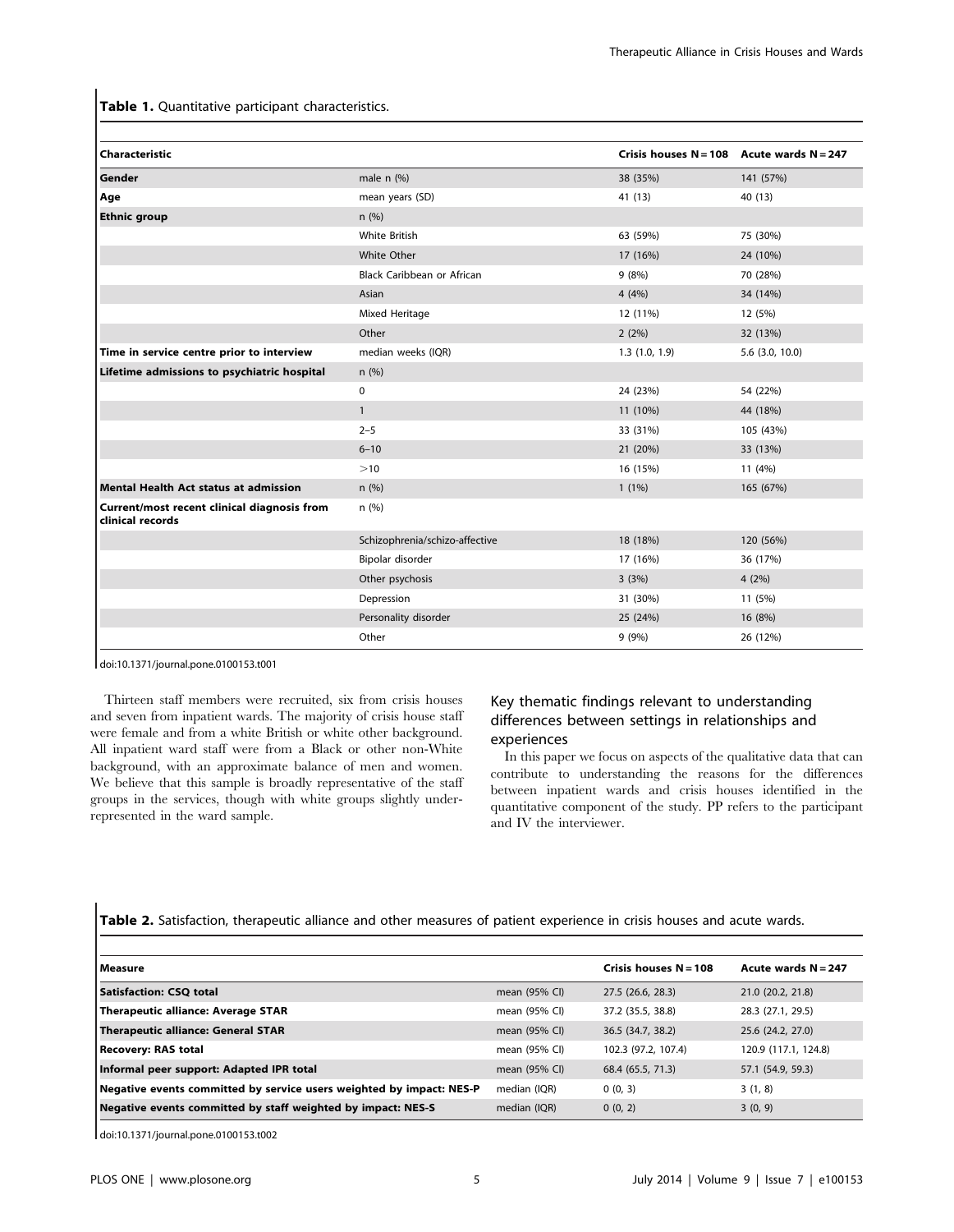Table 3. Mean differences between crisis houses and inpatient wards on key measures of service user experience.

| Dependent variable <sup>1</sup>     | <b>Regression Coefficient<sup>2</sup></b> | 95% Confidence Interval |          |
|-------------------------------------|-------------------------------------------|-------------------------|----------|
| <b>Therapeutic alliance: STAR-P</b> | $-8.74$                                   | $-12.30, -5.19$         | < 0.0001 |
| <b>Satisfaction: CSO</b>            | $-5.26$                                   | $-7.59. -2.94$          | < 0.0001 |
| <b>Recovery: RAS</b>                | 2.36                                      | $-4.90.962$             | 0.51     |
| Informal peer support: IPR          | $-12.08$                                  | $-18.53, -5.63$         | < 0.001  |

<sup>1</sup>Details for scoring each measure can be found in the 'measures' sub-section of the methods section.

<sup>2</sup>Adjusted for age, gender, ethnicity, diagnosis, time in service centre prior to interview, whether admitted to a psychiatric hospital in the past and Mental Health Act status at admission.

doi:10.1371/journal.pone.0100153.t003

# Individual staff qualities

trustworthiness; reassurance; friendliness; helpfulness; calmness; and humour.

Basic human qualities lie at the heart of all therapeutic relationships. Underpinning positive therapeutic alliances are the basic human qualities of staff and their ability to communicate these to service users. All service users valued relationships with staff who demonstrated kindness; warmth; empathy; honesty;

PP It's sense of humour, calmness, ah, inner serenity, um…

IV So it's really about the personal qualities of staff?

# Table 4. Negative events reported to have been perpetrated by staff (NES-S) and by service users (NES-P).

| Negative events perpetrated by service users (NES-P)     |                                     |                                   |            |  |  |
|----------------------------------------------------------|-------------------------------------|-----------------------------------|------------|--|--|
| Characteristic                                           | Crisis House $N = 108$ n yes $(\%)$ | Acute Ward $N = 247$ n yes $(\%)$ | P-value    |  |  |
| Theft of personal belongings                             | 4(4%)                               | 79 (32%)                          | $<$ 0.0001 |  |  |
| Offered Illicit substances or alcohol                    | 7(7%)                               | 30 (12%)                          | 0.12       |  |  |
| Verbal threats                                           | 6(6%)                               | 65 (26%)                          | < 0.0001   |  |  |
| Verbally abused                                          | 11 (10%)                            | 70 (28%)                          | < 0.0001   |  |  |
| Physically assaulted                                     | $1(1\%)$                            | 30 (12%)                          | < 0.0001   |  |  |
| Sexually harassed                                        | $1(1\%)$                            | 21 (9%)                           | 0.007      |  |  |
| Sexual assaulted                                         | $0(0\%)$                            | 5(2%)                             | 0.33       |  |  |
| Victim of religious, racial or homophobic discrimination | 6(6%)                               | 33 (13%)                          | 0.03       |  |  |
| Forced to do something                                   | 4 (4%)                              | 21 (8%)                           | 0.11       |  |  |
| Dismissed or ignored                                     | 24 (23%)                            | 52 (21%)                          | 0.71       |  |  |
| Witnessed disturbed behaviour                            | 37 (35%)                            | 182 (74%)                         | < 0.0001   |  |  |
| Other                                                    | 3(3%)                               | 8(3%)                             | 0.84       |  |  |

Negative events perpetrated by staff (NES-S)

| <b>Characteristic</b>                                    | Crisis House $N = 108$ n yes $(\%)$ | Acute Ward $N = 247$ n yes $(\%)$ | P-value                  |
|----------------------------------------------------------|-------------------------------------|-----------------------------------|--------------------------|
| Theft of personal belongings                             | $0(0\%)$                            | 25 (10%)                          | < 0.0001                 |
| Offered Illicit substances or alcohol                    | $0(0\%)$                            | $0(0\%)$                          | $\overline{\phantom{a}}$ |
| Verbal threats                                           | 2(2%)                               | 23 (9%)                           | 0.01                     |
| Verbally abused                                          | 2(2%)                               | 24 (10%)                          | 0.01                     |
| Physically assaulted                                     | $0(0\%)$                            | 13 (5%)                           | 0.01                     |
| Sexually harassed                                        | $0(0\%)$                            | 6(2%)                             | 0.18                     |
| Sexual assaulted                                         | $0(0\%)$                            | 2(1%)                             | 0.99                     |
| Victim of religious, racial or homophobic discrimination | 3(3%)                               | 42 (17%)                          | < 0.0001                 |
| Forced to do something                                   | 5 (5%)                              | 46 (19%)                          | 0.001                    |
| Dismissed or ignored                                     | 18 (17%)                            | 101 (41%)                         | < 0.0001                 |
| Physically restrained                                    | 2(2%)                               | 57 (23%)                          | < 0.0001                 |
| Spent time in quiet room                                 | 4(4%)                               | 54 (22%)                          | < 0.0001                 |
| Given medication against will                            | 2(2%)                               | 94 (38%)                          | < 0.0001                 |
| Other                                                    | 18 (17%)                            | 11 (4%)                           | < 0.0001                 |

doi:10.1371/journal.pone.0100153.t004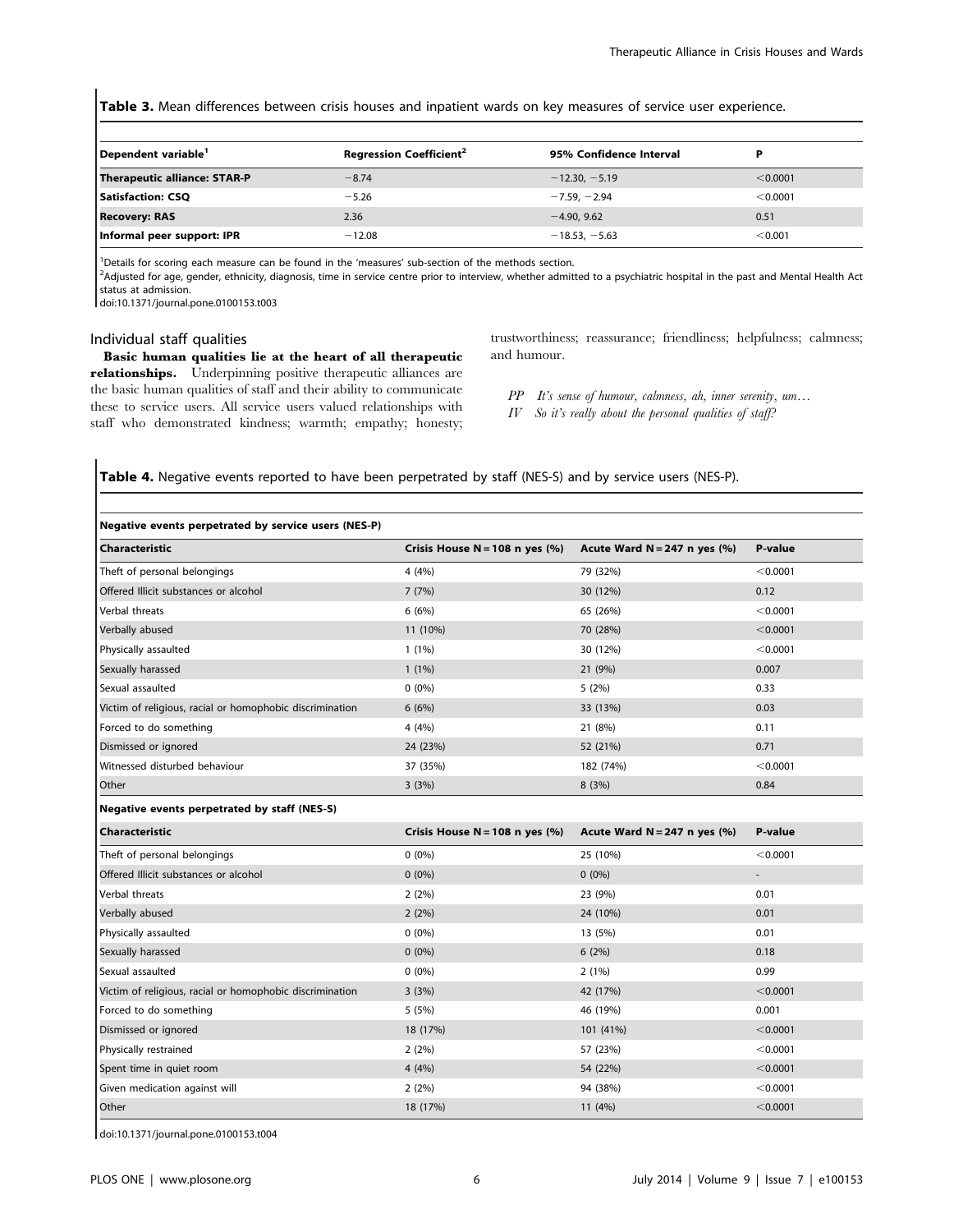Table 5. Linear regression investigating how far therapeutic alliance, peer support and negative events are associated with satisfaction.

|                                               |                                | Multivariable model<br>excluding negative events |          | Multivariable model including<br>negative events |          |
|-----------------------------------------------|--------------------------------|--------------------------------------------------|----------|--------------------------------------------------|----------|
| <b>Characteristic</b>                         |                                | Coefficient (95% CI)                             | P-value  | Coefficient (95% CI)                             | P-value  |
| Service type                                  | ward versus crisis house       | $-2.44 (-4.76, -0.13)$                           | 0.04     | $-1.38$ ( $-3.16$ , 0.4)                         | 0.12     |
| Gender                                        | female versus male             | $-0.22$ ( $-1.37, 0.93$ )                        | 0.70     | $0.54 (-0.51, 1.6)$                              | 0.3      |
| Age                                           | per 5 years older              | $0.03$ (-0.17, 0.23)                             | 0.76     | $-0.02$ ( $-0.24$ , 0.21)                        | 0.87     |
| <b>Ethnic group</b>                           | <b>White British</b>           | Reference group                                  | 0.59     | Reference group                                  | 0.56     |
|                                               | White Other                    | $-0.29$ ( $-1.93$ , 1.36)                        |          | $-0.14$ ( $-1.68$ , 1.4)                         |          |
|                                               | <b>Black</b>                   | $-0.91$ (-2.96, 1.14)                            |          | $-1.19$ ( $-3.03$ , 0.65)                        |          |
|                                               | Asian                          | $-0.39$ ( $-2.10$ , 1.33)                        |          | $-0.6$ ( $-2.45$ , 1.25)                         |          |
|                                               | Mixed heritage                 | $-0.35$ (-2.06, 1.37)                            |          | $-0.15$ (-2.15, 1.84)                            |          |
|                                               | Other                          | $-2.21$ ( $-5.30$ , 0.87)                        |          | $-1.01$ (-3.9, 1.88)                             |          |
| Time in service centre prior to the interview | per week longer                | $-0.00$ ( $-0.08$ , 0.08)                        | 0.94     | $-0.00$ ( $-0.07$ , 0.06)                        | 0.97     |
| Therapeutic alliance: Average STAR score      | per 10 unit higher             | 2.49 (1.51, 3.48)                                | < 0.0001 | 2.19 (1.39, 2.98)                                | < 0.0001 |
| Informal peer support: IPR total score        | per 10 unit higher             | $0.74$ (0.16, 1.31)                              | 0.01     | 0.5(0.08, 0.92)                                  | 0.02     |
| Admitted to psychiatric hospital in the past  | yes versus no                  | $-0.02$ (-1.28, 1.24)                            | 0.97     | $0.28$ (-0.84, 1.4)                              | 0.61     |
| <b>Mental Health Act status at admission</b>  | detained versus not detained   | $-1.32$ ( $-2.81$ , 0.17)                        | 0.08     | $-1.26$ ( $-2.72$ , 0.19)                        | 0.09     |
| Current/most recent clinical diagnosis        | Schizophrenia/schizo-affective | Reference group                                  | 0.05     | Reference group                                  | 0.15     |
|                                               | Bipolar disorder               | $-1.54$ (-2.95, -0.13)                           |          | $-1.12$ (-2.73, 0.5)                             |          |
|                                               | Other psychosis                | $2.75 (-2.42, 7.91)$                             |          | $2.23 (-2.14, 6.61)$                             |          |
|                                               | Depression                     | $-0.91$ (-2.70, 0.89)                            |          | $-1.16$ (-2.93, 0.62)                            |          |
|                                               | Personality disorder           | $-1.29$ ( $-3.70$ , 1.12)                        |          | $-1.44 (-3.77, 0.88)$                            |          |
|                                               | Other                          | $-0.87$ ( $-2.83$ , 1.10)                        |          | $-1.3$ (-2.97, 0.37)                             |          |

doi:10.1371/journal.pone.0100153.t005

PP I think it's more the personal quality, rather than what qualifications they've got, exactly, rather than what qualifications they've got. Definitely, definitely, yes. (Crisis house service user).

Similarly, staff in both crisis houses and on inpatient wards, described the basic human qualities that they believed underpinned their working style including warmth; humour; empathy; respect (e.g. of privacy, beliefs and preferences); honesty; fairness; and communication and listening. The ability to inspire hope and to understand service users as whole, unique individuals were also seen as important.

Service users often felt unable to build relationships with staff who did not seem to them to possess these basic human qualities and who, as a consequence, were seen as wrong for the job. Inappropriate personal qualities included: a lack of care and compassion; rudeness; disrespectfulness; untrustworthiness; insincerity; and a confrontational or belittling interactional style.

A vocation, not just a job. Service users in both settings described forming stronger therapeutic relationships with staff who were seen as dedicated to their profession. Such staff members were often described as dependable; compassionate; reliable; knowledgeable; and as going the extra mile. Service users also valued relationships with staff who were professional and observed clear boundaries, but who at times stepped beyond their professional role to respond to individual situations with warmth and humanity.

Conversely, where staff were seen as simply doing a job - that is, were viewed as uninterested in and disconnected from their work, and as simply being present to collect a wage - therapeutic alliance was hindered. It was more frequent for staff on inpatient wards to be viewed in this way, and although service users typically avoided these staff members, they could still exert a negative influence:

Sometimes, ah, certain members of staff, they can be a bit difficult, and then with… because of their attitude; they don't have the right attitude for the job, really. They're supposed to be a carer, and the guy doesn't care. He just cares about himself; he doesn't care about the people, he just wants to get his money and go home. He wants to keep his job, basically, but makes your life hell while he's doing it. (Inpatient ward service user).

Some crisis house staff described seeking an appropriate balance between maintaining professional boundaries and responding to an individual with warmth and humanity. Achieving this was thought to require reflexivity and self-awareness. Whilst similar issues were sometimes raised by inpatient ward staff, they tended to be described in different ways (e.g. " $\Gamma m$  firm but  $\Gamma m$  fair"). A small number of inpatient ward staff described witnessing poor practice by colleagues, including lacking empathy and patience, ignoring service users and not sharing workloads fairly. One person described this as a negative aspect of ward culture.

a lot of staff here have probably got to that stage where they've been here too long and they're just doing the job just to have a job rather than doing the job because they enjoy the relationships they have with the patients and the actual what the job entails, patient care.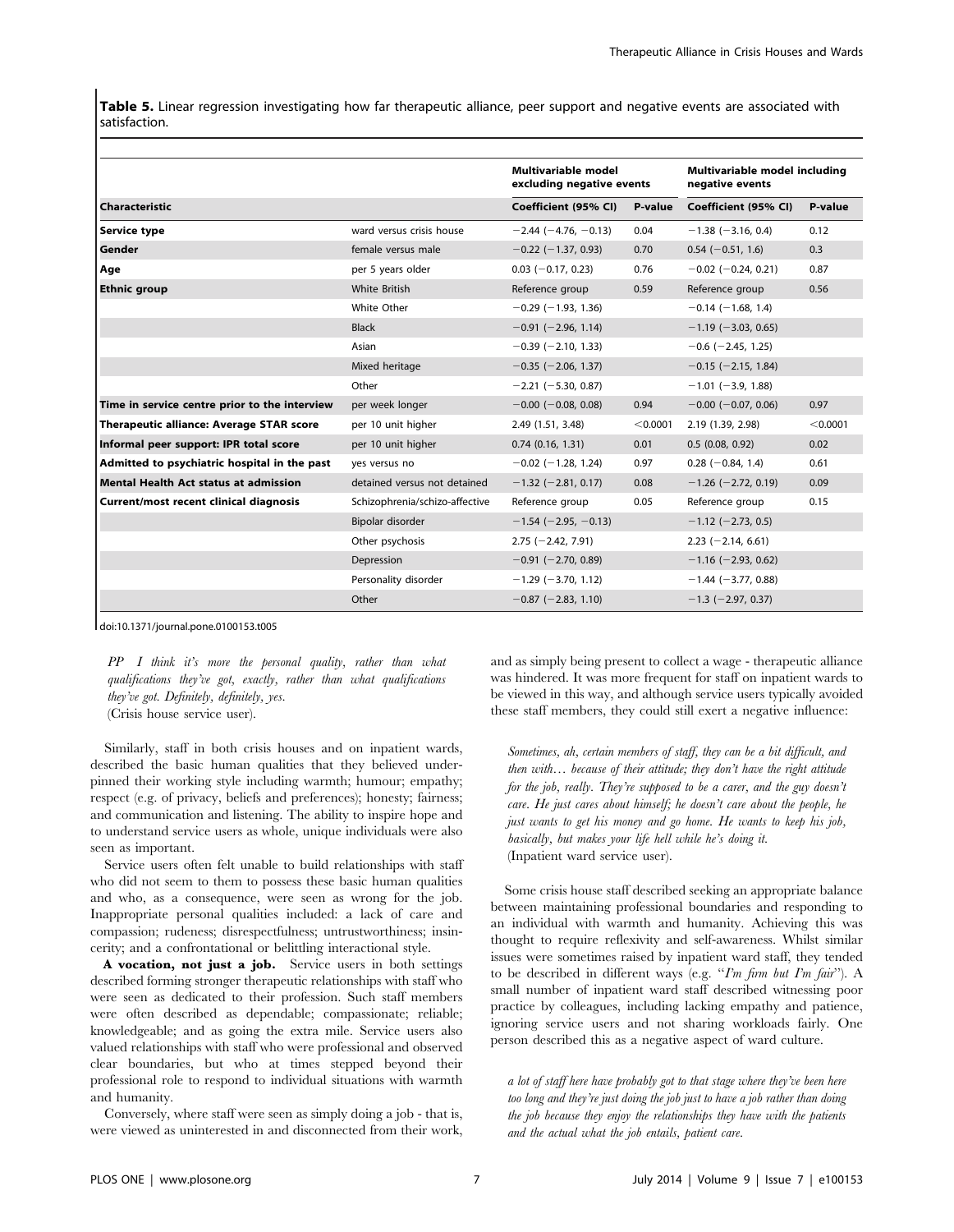### Table 6. Characteristics of qualitative participants.

|                                                    |                                                         | <b>Crisis</b><br>house<br>service<br>users<br>$N = 14$ | <b>Acute ward</b><br>service<br>users<br>$N = 15$ | Crisis<br>house           | <b>Acute ward</b><br>staff $N = 6$ staff $N = 7$ |
|----------------------------------------------------|---------------------------------------------------------|--------------------------------------------------------|---------------------------------------------------|---------------------------|--------------------------------------------------|
| <b>Characteristics</b>                             |                                                         | N                                                      | $\boldsymbol{\mathsf{N}}$                         | $\boldsymbol{\mathsf{N}}$ | $\boldsymbol{\mathsf{N}}$                        |
| Gender                                             | Female                                                  | 8                                                      | $\overline{7}$                                    | 5                         | $\overline{4}$                                   |
|                                                    | Male                                                    | 6                                                      | 8                                                 | $\mathbf{1}$              | 3                                                |
| Age                                                | Under25                                                 | $\overline{2}$                                         | 2                                                 | $\pmb{0}$                 | 0                                                |
|                                                    | $25 - 55$                                               | 10                                                     | 12                                                | 5                         | 6                                                |
|                                                    | Over55                                                  | $\overline{2}$                                         | $\mathbf{1}$                                      | $\mathbf{1}$              | $\mathbf{1}$                                     |
| <b>Ethnic group</b>                                | WhiteBritish                                            | 9                                                      | 6                                                 | 3                         | $\pmb{0}$                                        |
|                                                    | WhiteOther                                              | $\mathbf{1}$                                           | $\mathbf{1}$                                      | $\overline{2}$            | 0                                                |
|                                                    | BlackCaribbeanorBlackAfrican                            | $\overline{3}$                                         | 3                                                 | $\mathbf{1}$              | 5                                                |
|                                                    | Asian                                                   | $\mathbf{1}$                                           | $\overline{2}$                                    | $\pmb{0}$                 | $\mathbf{1}$                                     |
|                                                    | Mixedheritage                                           | $\mathbf{1}$                                           | $\overline{2}$                                    | $\pmb{0}$                 | $\mathbf{1}$                                     |
|                                                    | $\pmb{0}$                                               | 5                                                      | 4                                                 | ÷,                        | ä,                                               |
| <b>Number of Previous Hospital Admissions</b>      | $\mathbf{1}$                                            | $\overline{2}$                                         | $\mathbf{1}$                                      | $\sim$                    | $\blacksquare$                                   |
|                                                    | $2 - 5$                                                 | 4                                                      | 5                                                 | $\overline{\phantom{a}}$  | ×,                                               |
|                                                    | $6+$                                                    | $\overline{3}$                                         | 5                                                 | $\overline{\phantom{a}}$  | $\qquad \qquad \blacksquare$                     |
| <b>Diagnosis</b>                                   | Psychosis                                               | 5                                                      | 12                                                | $\sim$                    | ٠                                                |
|                                                    | Non-psychosis                                           | $\overline{7}$                                         | $\mathbf{3}$                                      | $\overline{a}$            | $\qquad \qquad \blacksquare$                     |
|                                                    | Missing                                                 | $\overline{2}$                                         | $\mathbf 0$                                       | ÷,                        | ÷                                                |
| Had previously worked in the other<br>service type | Yes                                                     | $\overline{\phantom{a}}$                               | $\overline{a}$                                    | $\overline{3}$            | $\overline{2}$                                   |
| Role                                               | Manager/ClinicalPracticeLead                            | i,                                                     |                                                   | $\mathbf{1}$              | $\overline{2}$                                   |
|                                                    | Nurse                                                   | ÷,                                                     | $\overline{\phantom{a}}$                          | $\pmb{0}$                 | $\overline{3}$                                   |
|                                                    | SeniorProjectWorker                                     | L,                                                     | $\overline{\phantom{a}}$                          | 2                         | ÷,                                               |
|                                                    | ProjectWorker                                           | ÷                                                      |                                                   | $\mathsf{3}$              | $\qquad \qquad \blacksquare$                     |
|                                                    | Other                                                   |                                                        |                                                   | $\pmb{0}$                 | $\overline{2}$                                   |
| <b>Professional background</b>                     | Qualifiednurse/counsellor/othermentalhealthprofessional | $\overline{\phantom{a}}$                               | $\sim$                                            | $\overline{2}$            | 6                                                |
|                                                    | Noclinicalqualifications                                | ÷,                                                     | $\overline{\phantom{a}}$                          | 3                         | $\mathbf{1}$                                     |
| Years in current service type                      | <1                                                      | $\sim$                                                 | $\overline{\phantom{a}}$                          | $\overline{2}$            | $\mathbf{0}$                                     |
|                                                    | $0 - 5$                                                 | ä,                                                     | $\overline{\phantom{a}}$                          | 3                         | 3                                                |
|                                                    | $5+$                                                    | ÷                                                      |                                                   | $\mathbf{1}$              | $\overline{4}$                                   |

doi:10.1371/journal.pone.0100153.t006

(Inpatient ward staff member).

These descriptions of poor practice were strikingly similar to service users' accounts of poor therapeutic alliances.

Levels of interest and engagement. Service users formed better therapeutic alliances with staff members who appeared engaged with and interested in them. Even a simple act, such as asking someone how their day was going, could have important implications.

IV When they're being really nice, what kind of things might they be doing or saying?

PP Um, just when I ask for things they'll be getting me things, sometimes coming up to me asking how my day is and how am I getting on and stuff like that.

IV And how does that feel when they come up to you…?

### PP It feels that you're, you're important, yeah, and you've got a reason for being in here. (Inpatient ward service user).

These staff were seen as better able to respond to individual circumstances and needs because they knew and understood people. Conversely, service users typically felt unable to form positive therapeutic relationships with staff who seemed unengaged and uninterested – that is, those who were unresponsive, didn't listen, didn't make time for people, didn't engage in small talk, and didn't get to know people. Whilst service users in crisis houses occasionally described staff as aloof or standoffish, inpatient ward service users at times described being actively – rather than passively - ignored by staff, leading to frustration and anger which sometimes spiralled into violence. Again, this mirrored staff accounts of witnessing poor practice by colleagues.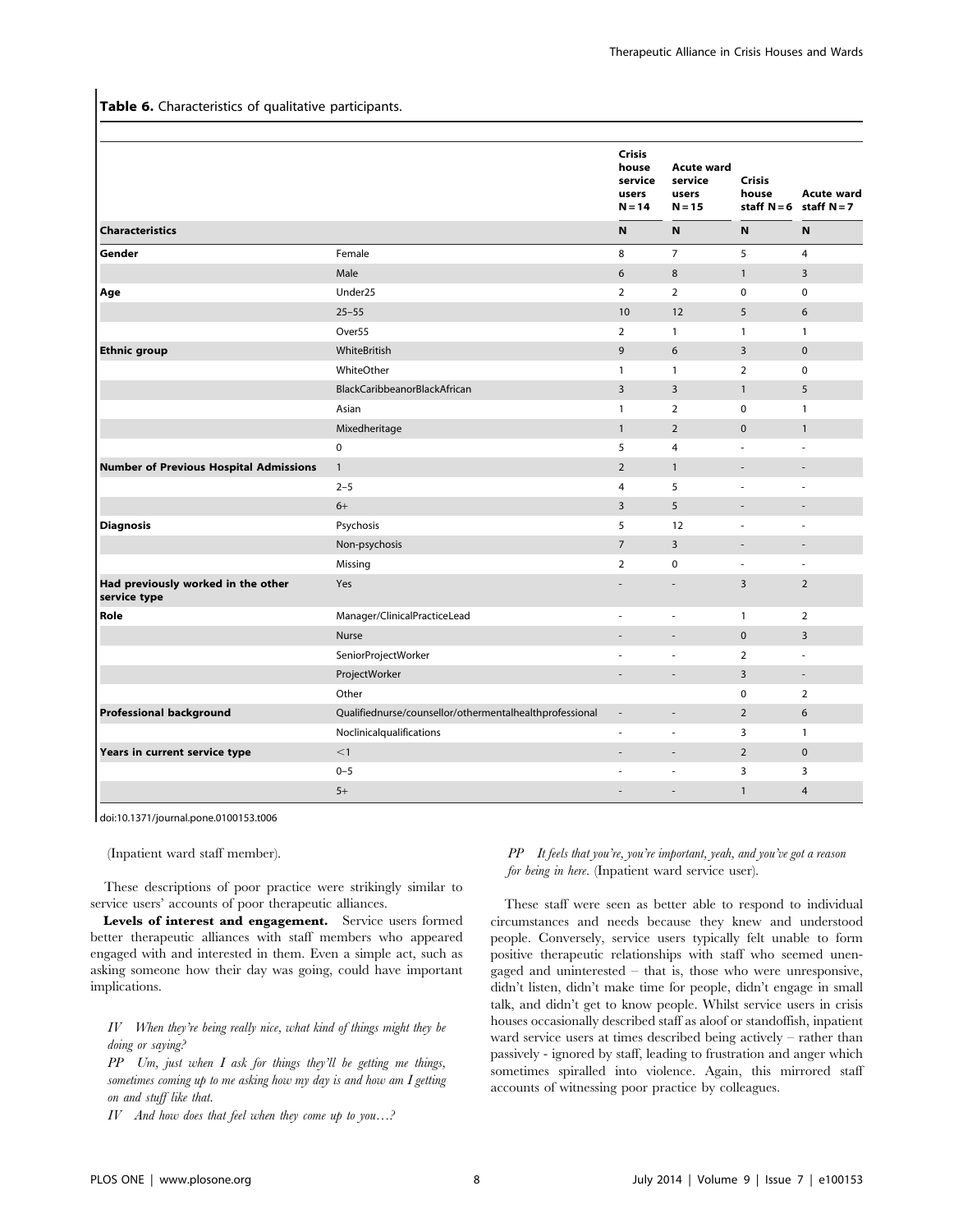### Staff as a collective

Staff morale. Staff described the importance of having a good team employing a coherent and uniform approach for their ability to contain difficult situations and to build staff morale. This enhanced morale in turn had a positive impact on relationships with service users.

Because we have a team approach, um, and, and because we work so closely together, um, hopefully our residents feel held by the expectation that things can get better and that we believe in them as, as individuals. (Crisis house staff member).

Staff described needing support from management and colleagues to meet the demands of the job, maintain motivation, and communicate effectively with service users.

It's a very demanding job and I think that if you don't have good support and feel, you know, you have to have stamina in this job, I think, and if you don't feel supported, um, it can definitely have an impact on, you know, what you're willing to give, how much patience you might have for people in their presentations.

(Inpatient ward staff member).

### Organisational functions and features

Deprivation of freedom. Levels of freedom granted to service users varied between crisis houses and inpatient wards, and service users reported that this could affect their opinions of staff and the capacity and potential for therapeutic alliances to form. A key difference between settings is that crisis houses do not accept compulsory admissions and do allow self-referrals, and some crisis house staff described service users' consent to treatment as important for the development of therapeutic relationships based on mutuality and consent.

I think people probably feel a bit happier over the fact that they've got that freedom and maybe it avoids some tensions. (Crisis house staff member).

Crisis house service users sometimes negotiated their freedoms on a daily basis, and typically felt safe and supported as a consequence. Conversely, almost all of the acute ward service users had significant restrictions placed on their freedom, regardless of whether they were detained compulsorily. For example, voluntary service users were only able to leave the ward if a staff member was available to open the door, and access was restricted to certain areas of the ward, notably the kitchen. Most service user participants felt that this immediately established a negative dynamic between staff and service users. Some inpatient ward service users employed prison analogies, with staff likened to wardens, impeding therapeutic alliances. Others felt that the deprivation of their freedom did not have a rationale and actively undermined their chances of recovery. Many service users felt that therapeutic alliances would be enhanced by lessening restrictions on liberty, primarily because anger, frustration and aggression would be reduced, leading to a less hostile and volatile environment and more stable relationships.

I think the ward atmosphere can feel a bit like being inside a pressure cooker, and, um, if you don't have the freedom to get out, it can lead to explosions.

(Inpatient ward service user).

A number of inpatient ward service users described gaining leave as being like playing chess, undermining open and honest therapeutic alliances.

It makes you feel like you have to convey a certain impression to them in order to win your freedom or whatever. So sometimes I think you feel like you have to engage with them in a certain way or you often hear patients here say, oh, you've got to play the game. To get out you have to play the game.

(Inpatient ward service user).

Attitudes to autonomy and responsibility. Related to differing levels of freedom restrictions, levels of autonomy and responsibility experienced by service users varied between crisis houses and hospital wards. In crisis houses, service users felt that staff expected them to take personal responsibility, such as identifying post-crisis support. Whilst some welcomed this, for a minority their current difficulties meant that this expectation seemed unrealistic. On inpatient wards, service users often described a complete lack of personal autonomy. Their dependence on staff – down to the smallest things such as having to ask for a cup to make tea – was often experienced as infantilising, impeding their relationships with staff.

It puts you in quite a… like a subordinate position when you have to knock and knock and wait for someone to look up from what they're doing, and sometimes they don't look up (Inpatient ward service user).

Staff in both settings felt that the severity and type of crisis being experienced by the service user impacted on the extent to which autonomy could be promoted. They felt that whilst removing responsibility could be helpful to service users when in crisis, it could also impact negatively on therapeutic alliances. Consequently, staff tried to achieve a balance between promoting autonomy and ensuring safety.

Well no-one likes ... being preached to, do they? ... that kind of approach, um, forges an atmosphere of … almost, resentment, and increases the … patient/expert dichotomy. And, I know in certain cases that can be very useful, and when people are at very low ebb and they, they need …. that feeling that someone's taken the responsibility of them for a period, just for that short period (Crisis house staff member).

Staff visibility and availability. Service users in both settings felt that staff were generally available if they had an immediate need for help. However, staff were also said to spend most of their time in the office. This had a less pronounced impact in crisis houses because service users and staff reported sharing dedicated one to one time, meals and, on occasion, activities. However, on inpatient wards, a lack of staff visibility appeared to have a profound impact on service users, the ward atmosphere and therapeutic alliances.

You can't build a relationship if you're always in the office. And, like I say, I can't really build a relationship if I'm always in my room. (Inpatient ward service user).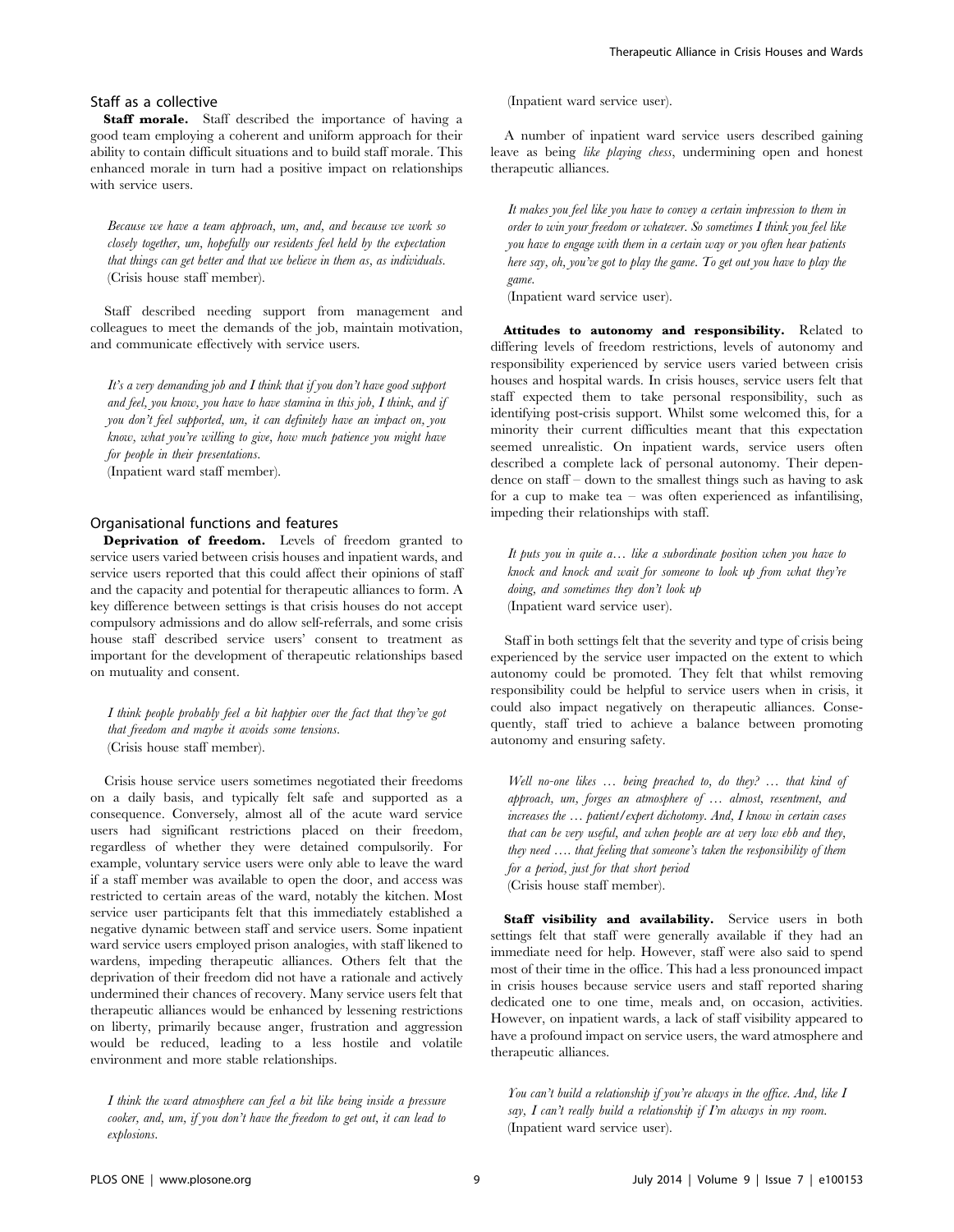Similarly, staff in both settings highlighted the importance of spending time with service users in order to build strong therapeutic alliances.

I think the more time you spend with a service user then the more you have a stronger bond, the more you kind of  $I$  guess understand the service user and there is kind of a stronger therapy building relationship. (Crisis house staff member).

Whilst crisis house staff often felt that they had this time, inpatient ward staff reported that heavy workloads, bureaucracy and limited staff numbers hindered the development of therapeutic alliances. Some staff also felt that local changes in funding and spending cuts had reduced the time they could spend with service users.

Contrasts in atmosphere and environment. Service users in crisis houses typically described the atmosphere as homely, relaxed and peaceful and often perceived the space as being shared with staff. Many service users felt that these factors had a positive impact on their relationships with staff. Whilst half of the service users on inpatient wards were positive about the atmosphere describing it as relaxed, quiet, easy-going and friendly - the other half described the environment as claustrophobic and the atmosphere as volatile with constant and intrusive noise.

# The hospital, it feels, it makes, it makes you feel like you're inside of a bottle of, uh, medicine. (Inpatient ward service user).

Staff reports similarly highlighted a distinction between the calm atmosphere of crisis houses – which were felt to impact positively on service users and therapeutic relationships - and the hectic atmosphere of inpatient wards which were seen as less relaxed and more claustrophobic. This impacted on relationships where staff had less time to talk to service users and attend to their needs

It feels safer, I think people feeling that they can relax more. (Crisis house staff member).

### Discussion

### Main findings

The relationship between therapeutic alliance and satisfaction in inpatient wards and residential crisis alternatives. Previous studies have found higher satisfaction amongst crisis house service users than those on acute wards [12,17], but have not produced quantitative evidence for potential explanatory mechanisms. We have generated such evidence. Firstly, better therapeutic alliances were strongly associated with greater service user satisfaction. This mirrors research findings in mental and physical healthcare [27,28]. Secondly, in a model containing therapeutic alliance, informal peer support and staffrelated negative events, the difference in satisfaction ratings between crisis houses and inpatient wards was no longer statistically significant. Clinical and demographic factors and service users' views of their recovery had little impact on satisfaction ratings in each setting. This suggests that therapeutic alliance, the quality of informal peer relationships and exposure to staff-related negative events may be important determinants of service user satisfaction with residential crisis care. Moreover, it is more fruitful to seek explanations for variance in service user satisfaction with residential inpatient care in service users' experiences, rather than in their individual characteristics.

Individual level factors. The qualitative phase of this study identified a number of factors which may help explain the differences in ratings of therapeutic alliance and satisfaction between crisis houses and inpatient wards arose. One of the most important determinants of therapeutic alliance was the basic personal qualities and interpersonal skills of staff: detailed accounts consistently underscored the importance of kindness, warmth, interest and engagement, and the damage caused by disinterest and disrespect. This is a commonly repeated finding in the mental health literature [6,7,16]. Being ignored was the most frequent negative staff-related event identified in the quantitative phase. Similarly, both service users and staff on inpatient wards described instances of service users being ignored by staff leading to frustration and anger, whilst crisis house service users sometimes found staff aloof [16].

A further important determinant of therapeutic alliance was the extent to which service users experienced staff as dedicated professionals, able to observe professional boundaries but also to step outside of these with compassion when needed. This is in keeping with calls for compassion to take centre stage in mental health care and with recent UK campaigns to achieve a focus on this [29,30]. In contrast to this, staff – particularly on inpatient wards – were sometimes seen by service users and other staff members as being there simply to collect a wage, rather than because they were dedicated to the role. This undermined therapeutic alliances.

In keeping with the prominence of these individual level factors, service users' experiences of therapeutic alliances appeared to vary considerably by staff member. Thus whilst therapeutic alliances were generally stronger in crisis houses, strong relationships with certain staff members were formed by service users on inpatient wards.

Service level factors. We also found evidence that service level factors were influential determinants of therapeutic alliance. An important service level determinant of therapeutic alliance was the loss of liberty and autonomy that occurred upon entering the acute ward, whether the person was admitted through compulsion or not. The majority of service users felt that this immediately established a negative dynamic between themselves and staff which could lead to anger, frustration and aggression. This suggests that the loss of liberty experienced by mental health ward service users fundamentally disrupts the possibilities of ordinary, everyday interactions. Many service users felt that an increase in freedom and a personal sense of autonomy could greatly improve relationships between staff and service users, creating less volatile, more stable environments. Whilst staff sometimes gave similar accounts of the effects of the lack of liberty and autonomy, these were less prominent or frequent than the accounts given by service users. This suggests that the extent to which therapeutic relationships are impeded by lack of freedoms may not be fully understood by some inpatient staff. In crisis houses, service users sometimes negotiated the freedom to leave the unit on a daily basis and enjoyed greater levels of personal autonomy and a calmer, more homely environment, and this was felt to benefit therapeutic alliance. It is important to note that crisis houses are able to exercise choice over admissions, and rarely accept those who are admitted compulsorily. This suggests that inpatient ward staff may face greater difficulties in establishing therapeutic alliances. However, in the multivariable model of service user satisfaction, we found that people who were detained on wards by compulsion were no less satisfied than those who were admitted voluntarily whilst voluntary service users in the qualitative sample reported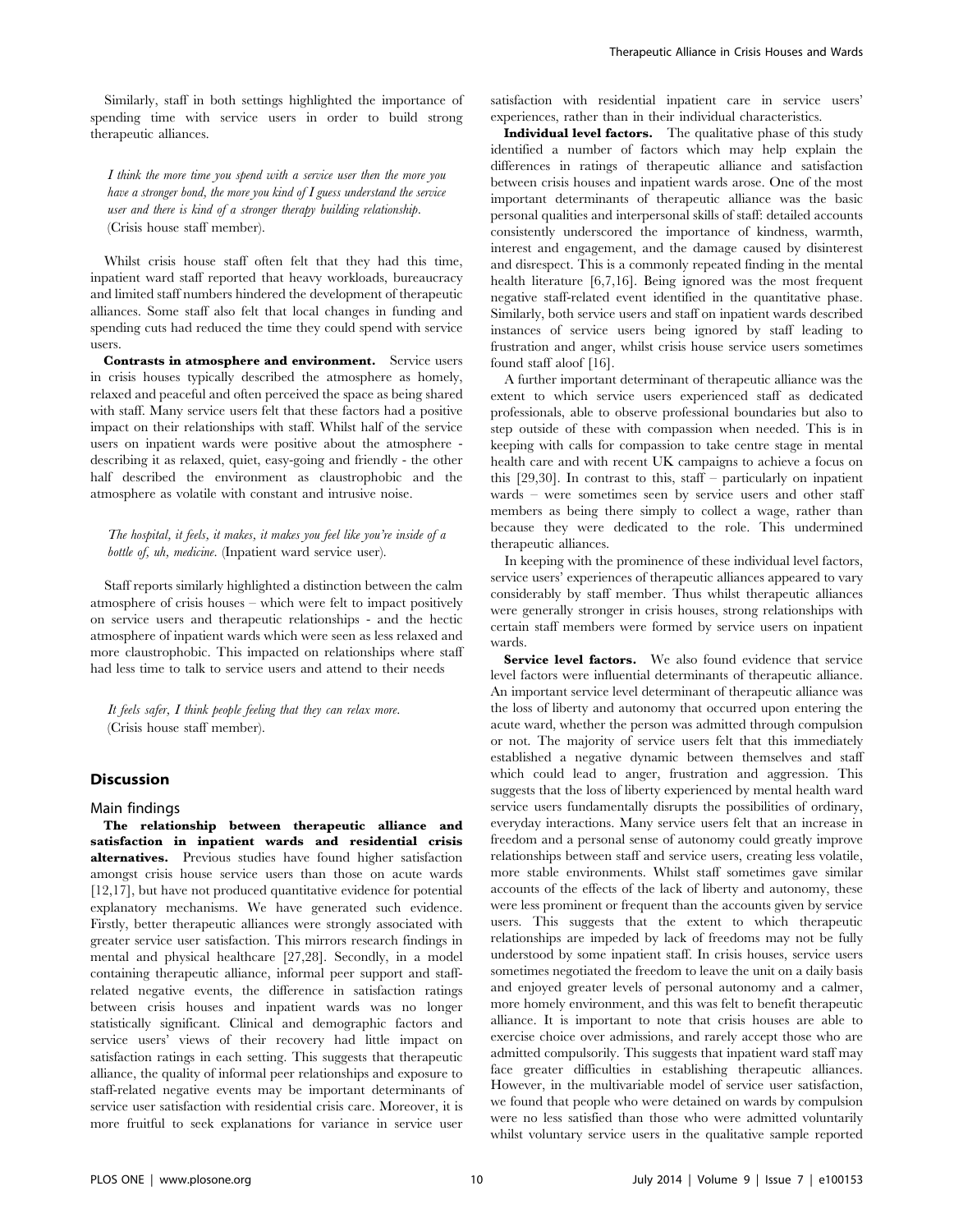having similar restrictions placed on their freedom to compulsory service users. Thus, restrictions on freedom have an important impact on therapeutic relationships for all inpatient ward service users.

A further determinant of therapeutic alliance was the visibility and availability of staff. Service users in both settings felt that staff responded to immediate needs for help, but also spent the majority of their time in the office and were therefore not a visible presence. Crisis house staff typically felt that they were able to spend time with service users, whilst inpatient ward staff felt that they were not, largely because their available time was restricted by workloads, staffing levels, bureaucracy and funding cuts. However, the preceding Alternatives Study found that face to face contact time between crisis house and inpatient ward staff and service users was very similar, despite the same perception that crisis house staff spent more time with service users, suggesting that it is the quality, rather than the quantity, of contact time that is paramount.

### Methodological considerations

An important limitation of this study is that the populations admitted to the two settings differ. In particular, crisis houses have a degree of choice over admissions and do not admit people under compulsion, potential service users are able to self-refer and few of those admitted have a recent history of violence. Whilst we measured and adjusted for potentially confounding differences between the populations, such as demographics, diagnoses and service use, it is likely that further potential confounders have not been measured: candidates include income and social support. Thus better therapeutic relationships in crisis houses may result not only from differences between settings, but also from a service user group who are more willing and able to engage with staff. An ideal design for the elimination of confounding would be a randomised controlled trial: however, the methodological challenges in conducting such a study in this acute setting have been found to be great [31].

Human resource indicators are another set of potentially important variables not measured in our study. Qualitative interviews identified staff burnout as an important impediment to good therapeutic relationships. We did not measure staff burnout and engagement: better staff well-being and more positive attitudes in crisis houses may contribute to stronger therapeutic relationships.

A further limitation is that the inclusion criteria differed for crisis houses and inpatient wards: service users were eligible to participate if they had been resident in the crisis house for a minimum of one week (five days for one site) and a minimum of two weeks on wards. This variation reflected shorter stays in crisis houses than wards. However, adjustment for time on the ward or in the crisis house so far on this stay indicated no association with satisfaction: thus this difference is unlikely to be responsible for differences found.

With regard to our measures, we have in our modelling treated therapeutic relationship as an explanatory variable in relation to client satisfaction as an outcome. However their strong association might also be seen as resulting from them not being conceptually distinct: service users' views of the quality of relationship with clinicians might be regarded as a facet of their satisfaction, although ratings of relationships with clinicians are not incorporated in the global measure of satisfaction that we used. Whatever the precise nature of the pathway, our data strongly suggest that a service in which there are strong alliances between staff and service users is more likely to be one with which service users are satisfied, regardless of their clinical and demographic characteristics.

There are a number of strengths and limitations to our sampling strategy. For the quantitative component of the study we only interviewed those who met the inclusion criteria and agreed to participate in the study. This means that the sample is not fully representative of those using the service at the time of our study. However, the response rate was good among those meeting the inclusion criteria, we were able to recruit sufficient numbers to test our hypotheses, and there was very little missing data. For the qualitative component, staff acted as gatekeepers and this may have introduced selection bias, with staff identifying participants who they believed would give favourable reports, even though we encouraged them to approach all eligible participants. Purposive sampling however meant that we were able to recruit service users who were similar in demographic characteristics and service histories to those who had used the services in the preceding year.

Our study included a high degree of service user involvement within a multidisciplinary research team that consisted of service user researchers, clinical researchers and qualitative experts. Experienced service user researchers were involved in study design, the lead author of this paper is a service user researcher, and the qualitative interview guide derived partly from themes identified as important to service users in a preceding service userled study [16]. We were particularly able to harness our multiplicity of standpoint and perspective when analysing and interpreting the qualitative dataset; this is a form of multiple coding which enhanced the validity and relevance of our findings [32]. Furthermore, qualitative interviews were conducted by service user researchers, and there is some evidence that service user respondents may give more candid responses to peers, further increasing the validity of our findings [33].

Whilst recall bias was minimised by interviewing service users whilst resident in the service, rather than retrospectively, there is some evidence that service users give more critical accounts of their experiences when interviewed in a neutral setting following a period of reflection [34].

Two further limitations warrant reporting. First, although the study was conducted across multiple sites, all were located in inner London which is known to be demographically distinctive. Second, the measures employed in the quantitative component have established satisfactory to good psychometric properties with the exceptions of the Negative Events Schedules for Staff and Patients (NES-S and NES-P) which remain psychometrically untested.

### Implications

This is the first major study to explore differences in therapeutic alliance and satisfaction between inpatient wards and crisis houses. Our study has found that service users in crisis houses are more satisfied and enjoy better therapeutic alliances. We further found that the personal qualities of staff - such as warmth, empathy, kindness and the ability to listen to and show an interest in others are reported to be crucial determinants of therapeutic alliance, and that inpatient ward service users too often experience a lack of compassion and humanity from ward staff [35]. Research into the drivers behind this finding is urgently required. Establishing strong working relationships is one of the four best practice principles for recovery-oriented mental health services internationally [36], and the quality of the therapeutic relationship has been found to predict outcome in mental health settings [37,38,39]. It may be that some inpatient nursing staff are inherently wrong for the job, lacking the basic personal qualities that lie at the heart of strong therapeutic relationships. It is equally possible that staff are themselves retreating from stressful environments, and are experiencing high levels of burnout. Indeed, one of the compo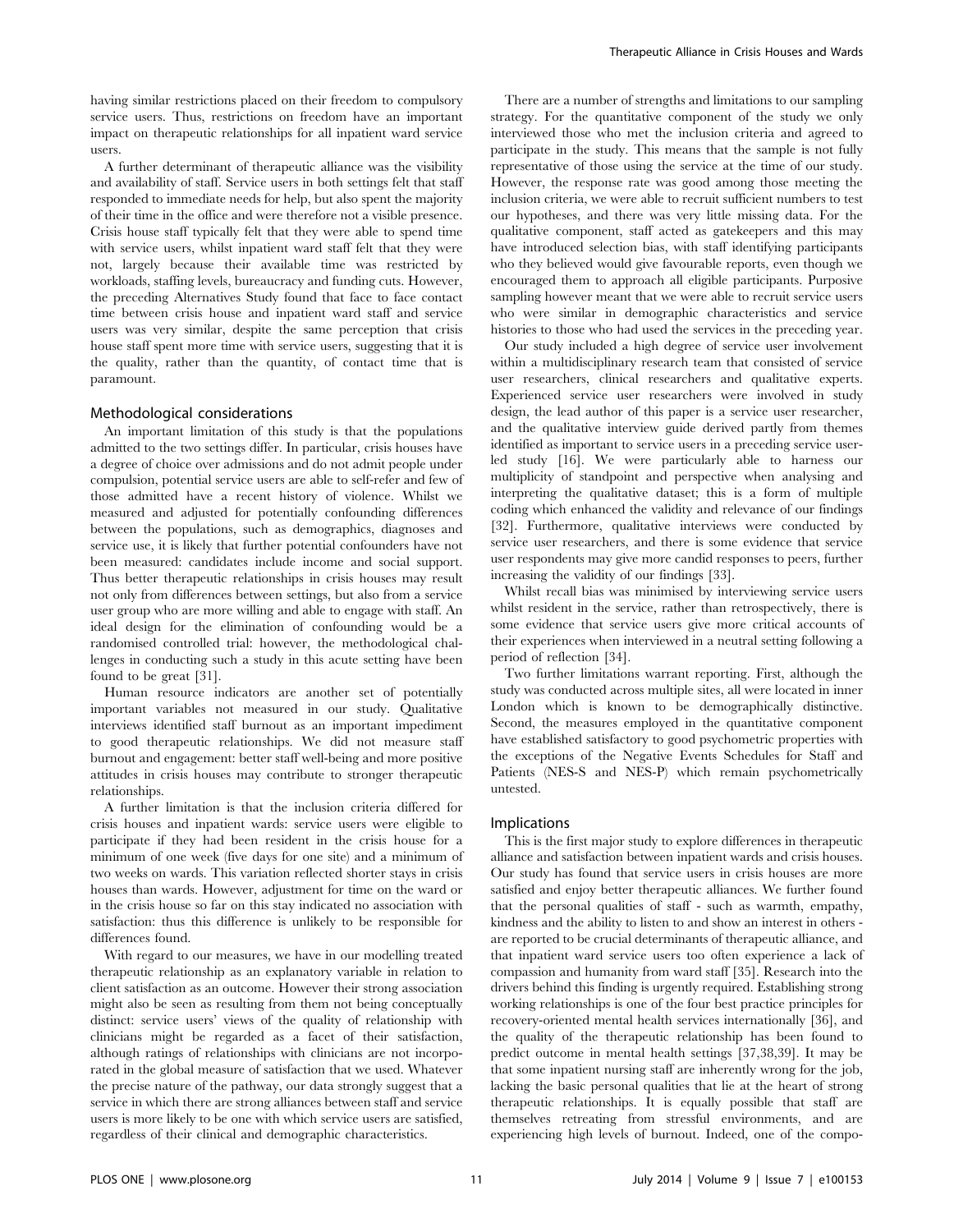nents of burnout as generally measured is depersonalisation, the inability to treat people as fellow human beings [40]. Thus, addressing burnout may lead to an improvement in therapeutic alliance. Faulkner has observed that, ''in order to be able to support people well, staff need to feel well supported themselves'' [41]. Thus, future research should explore the possibility of introducing training and support for staff that focuses on the ways in which they engage and interact with service users and enables them to develop and enhance their therapeutic alliances. This could include field mentoring by senior colleagues to assess and provide feedback on how staff relate to service users.

Our findings also suggest that improving recruitment strategies may be an important means of improving therapeutic relationships by helping to ensure that staff with the right personal qualities are employed. The importance of workforce characteristics is increasingly emphasised in health system planning, both for in-patient mental health services [42] and physical health services [37]. The Francis Report into nursing practices and standards recommends the introduction of ''an aptitude test to be taken by aspirant registered nurses prior to entering into the profession to explore the candidate's attitude towards caring, compassion and other necessary professional values''. This is consistent with systematic review evidence that experiencing connection with others and the promotion of hope and empowerment are key recovery processes [43]. It is notable that the crisis houses in our sample employed staff from a wide range of backgrounds, including those with no formal mental health qualifications. Thus, a recruitment strategy which elevates the role of personal qualities and experiences may be advantageous to therapeutic alliances and service user satisfaction. However, it is important that any changes in the hospital workforce is aimed at achieving a more appropriately skilled - rather than simply a less skilled and qualified - workforce. Beyond recruitment strategies, a range of additional initiatives warrant further research, such as developing effective feedback mechanisms [44] and service user involvement in staff training [45].

We further found that service users can develop strong and supportive informal relationships with their peers, and that this support is both unique and significant for their satisfaction. The core principles of peer support – including mutuality, reciprocity, inclusivity and a focus on recovery [45] - can mean that a different therapeutic relationship is enacted from the traditional staff-service user relationship. Repper and colleagues have identified three broad categories of peer support: informal or naturally occurring support, peer-led support programmes that run alongside statutory services, and peer support worker roles [46]. Whilst there is an increasing body of evidence regarding peer support workers, there is currently little research assessing how mental health services can best encourage and facilitate informal peer support. Thus, developing methods to foster informal peer support, and – crucially - ensuring that this is led by service users [47], could be an important means of increasing service user satisfaction with crisis care.

Future research should explore whether changes to the ward environment can enable the development of better therapeutic

### References

- 1. Quirk A, Lelliott P (2001) What do we know about life on acute psychiatric wards in the UK? A review of the research evidence. Soc Sci Med 53: 1565– 1574.
- 2. Bowers L, Chaplin R, Quirk A, Lelliott P (2009) A conceptual model of the aims and functions of acute inpatient psychiatry J Ment Health 18: 316–325
- 3. Rose D (2001) Users' Voices: the perspectives of mental health service users on community and hospital care. London: The Centre for Mental Health.

alliances. For instance, it may be that the calmer, more domestic atmosphere of crisis houses contributes to positive therapeutic alliances, whilst the volatile, claustrophobic atmosphere of wards undermines such relationships [20]. Furthermore, our findings confirm studies which have identified service users' loss of power, control and liberty as damaging to therapeutic alliances [8]. We further found that people who were admitted to inpatient wards voluntarily often had similar experiences to those who were detained compulsorily. This warrants investigation.

Overall, our findings join a research-derived evidence base for crisis houses, generating some confidence in crisis house models and providing an emerging explanation for why they are typically favoured by service users. Expanding the provision of local residential crisis house provision would provide greater choice to service users regarding the care they receive when in a crisis, potentially leading to a local acute care system that is better able to respond to individual needs.

### Supporting Information

Table S1 Linear regression analyses to identify variables associated with therapeutic alliance measured by the STAR-P).

(DOCX)

Table S2 Linear regression analyses to identify variables associated with service user satisfaction measured by the Client Satisfaction Questionnaire (CSQ-8). (DOCX)

Table S3 Linear regression analyses to identify variables associated with recovery measured by the Recovery Assessment Scale.

(DOCX)

Table S4 Linear regression analyses to identify predictors variables associated with informal peer support measured by the Interpersonal Relationship Inventory. (DOCX)

### Acknowledgments

We would like to thank the following people for their contributions to the study: Clementina Galli Zugaro helped prepare the data set for analysis; Joanne Taylor contributed to the introduction; and Naomi Bateman, Kirsty Collins and Raphael Underwood contributed to quantitative data collection. The Protected Engagement Time (acute) study contributed measures for TAS2, as well as the data for the inpatient sample in the quantitative study. Fiona Nolan is the CI for PET, for which Charlotte Kirton gathered the data and Abdul Choudhury assisted with data entry and analysis.

# Author Contributions

Conceived and designed the experiments: SJ FN NM BLE DO HG RM MS AS. Performed the experiments: AS FN SF. Analyzed the data: AS SF EB NM ZF. Wrote the paper: AS SF FN NM ZF BLE DO EB HG RM MS SJ.

- 4. Rose D, Evans J, Laker C, Wykes T (2013). Life in acute mental health settings: experiences and perceptions of service users and nurses. Epidemiol Psychiatr Sci, available on CJO2013. doi:10.1017/S2045796013000693 Accessed 8 June 2014.
- 5. MIND (2011) Listening to experience: an independent inquiry into acute and crisis mental healthcare. London: MIND.